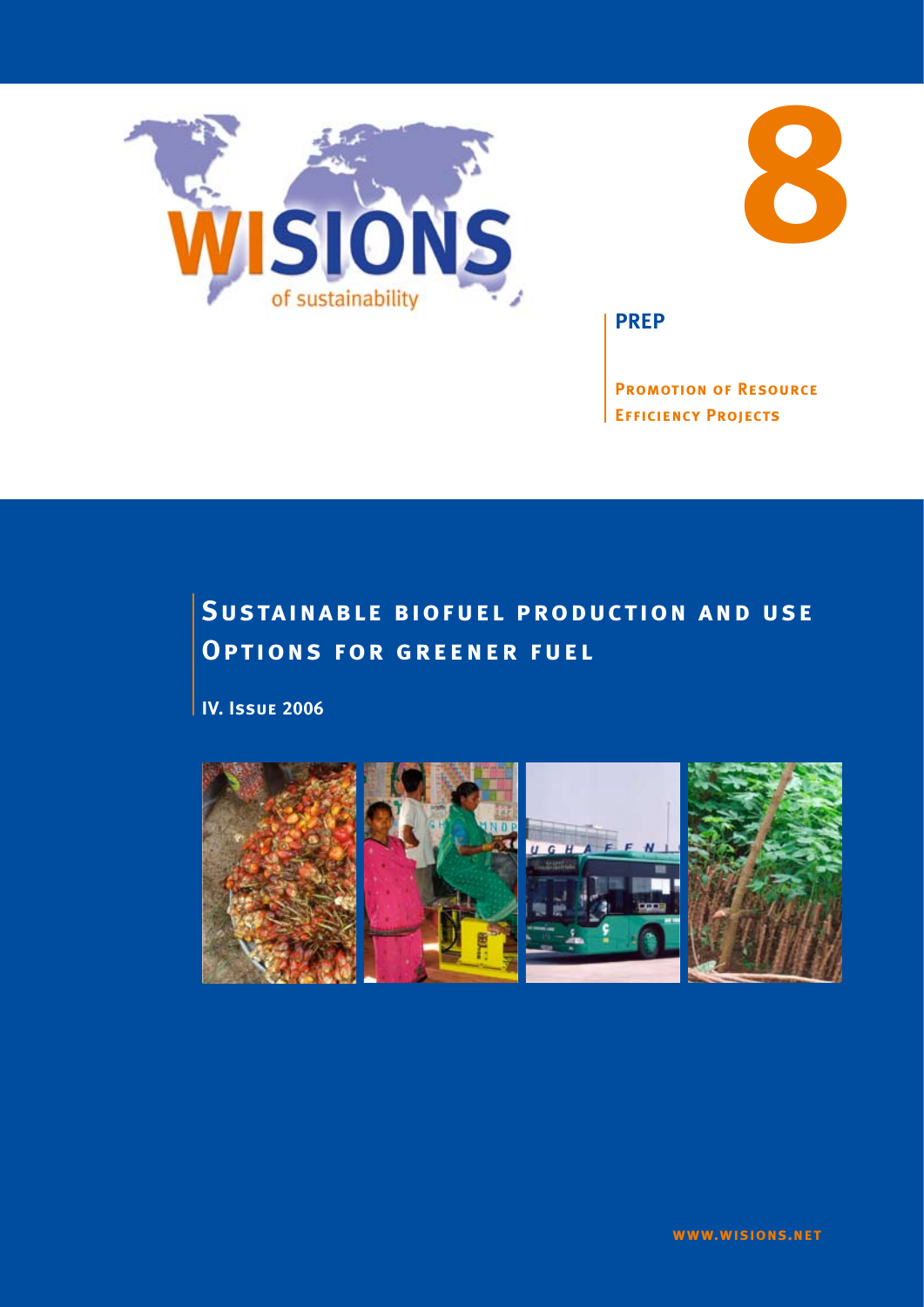# **WISIONS** Sustainable Development is Possible

**WISIONS** is an initiative of the Wuppertal Institute for Climate, Environment and Energy, carried out with the support of the Swiss-based foundation Pro-Evolution, to foster practical and sustainable energy projects.

Sustainable development is possible. Numerous innovative and valuable contributions from different countries, fields and institutions have shown that an appropriate reconciliation of economic, ecological and social factors is not unrealistic utopia. We have made a promising start, but the greatest challenge still facing us in the 21st century is to learn how to use the world's resources more efficiently and in an ecologically sound and socially balanced way.

Progress is being made; however, fourteen years after the UN Conference on Environment and Development in Rio de Janeiro, many people, especially in developing countries, still lack access to resources, clean technologies, and education. At the same time, people's level of resource consumption and means of production remains unsustainable.

To meet global challenges like climate change, water scarcity and poverty, it is necessary to foster projects of potential strategic global importance by supporting them so that they can be implemented locally. Examples of good practice need to be actively promoted to a wider audience.

**WISIONS** promotes good practice in resource efficiency through its publication of relevant successful projects in its Promotion of Resource Efficiency Projects: **PREP**

**WISIONS** also provides consulting and support to ensure the potential seen in visions of renewable energy and energy efficiency can become mature projects through its Sustainable Energy Project Support: **SEPS**



Photo: PixelQuelle.de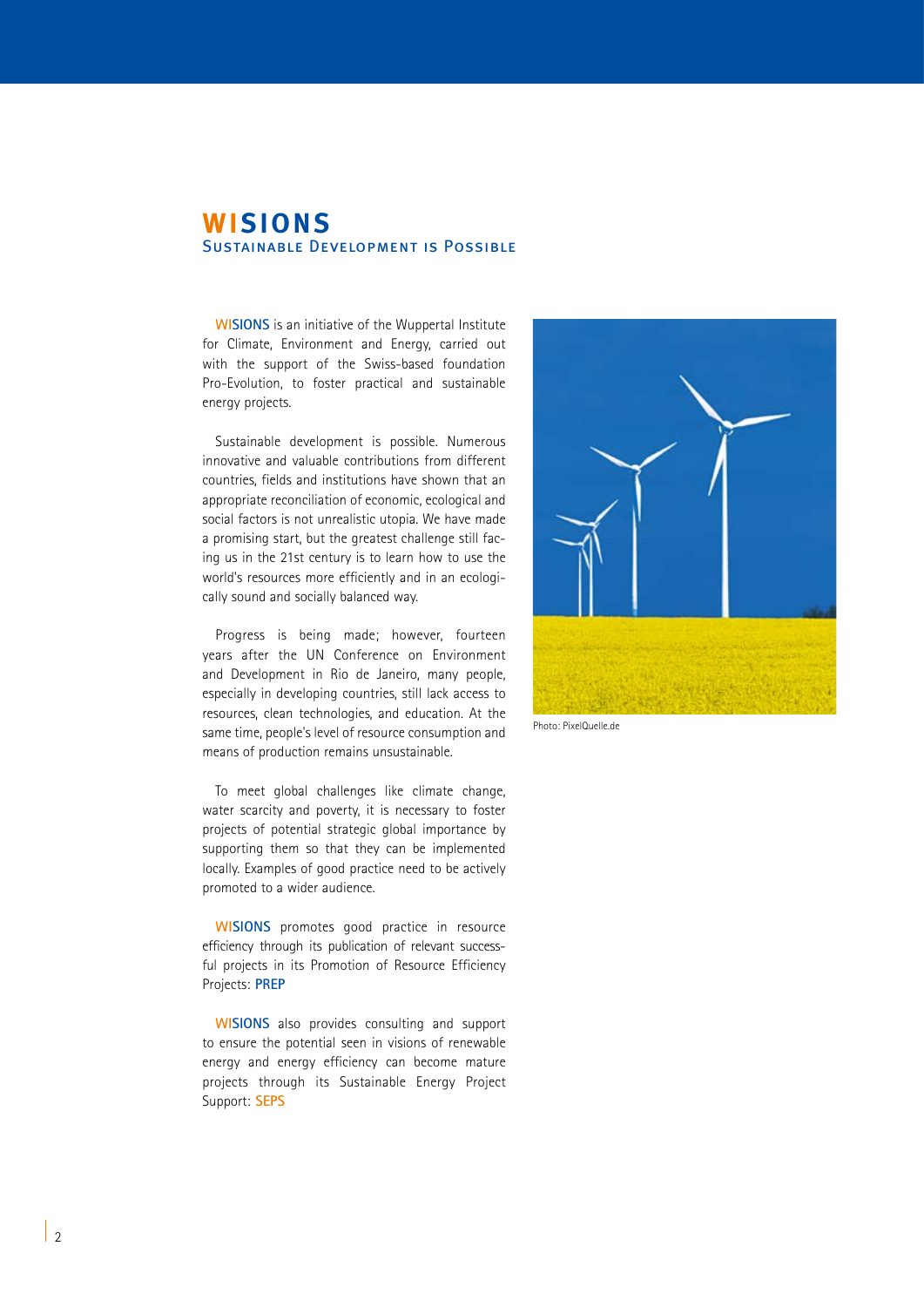# **Sustainable biofuel production and use Options for greener fuel**

As fossil energy resources are in decline and the need to become less reliant on energy imports is becoming more and more relevant in political discussions, alternative energy sources are needed. Biofuels are one possible replacement for fossil fuels. Although biofuels still cost more than fossil fuels, their share in terms of use is increasing worldwide. The global production of biofuels is now estimated to be about 35 billion litres per year.

Biofuels can make a significant contribution in reducing the dependency on fossil fuel imports, especially in the transport sector. Another advantage of biofuels is their contribution to climate protection: as biofuels are usually considered to be  $CO<sub>2</sub>$  neutral, their use helps to reduce greenhouse gas emissions. Fossil fuels, on the other hand, are a major source of  $CO<sub>2</sub>$  emissions. In Europe, for example, transport is responsible for about 21% of all GHG emissions that contribute to global warming.

Biofuels are usually used for transport fuels, but they are also applicable for electricity and heat generation. In relation to reducing dependency on fossil fuel imports, the use of biofuels as transport fuels is particularly effective; however, from a climate protection point of view the efficiency could be greater if biomass were also used for generating both heat and electricity in CHP plants.

There is a wide range of appropriate biomass sources and a broad mixture of resulting biofuels. Biomass input for biofuel supply often constitutes waste products from some other activity or process, but biomass can also be grown for specific use as a biofuel. Common liquid biofuels of the so-called "first generation" are pure plant oil, biodiesel and ethanol based on sugar and starch crops. Among the "second generation", synthetic biofuels as biomass-to-liquids are currently the subject for wide-ranging discussion. Last but not least biogas is a possible future option.

However, the promising qualities and potential of biofuels also bring an element of risk — the social and environmental dimension of cultivation has to be taken into account and, in particular, plantation areas could become a problem. A new and growing market for biofuels may provide incentives for over-harvesting and the establishment of plantations; the intensity of agricultural land may rise and this would have major impacts on habitats, biodiversity, water supplies and soils.



In this brochure, **WISIONS** focuses on sustainable biofuel production and use. **WISIONS** presents successfully implemented projects from Ghana, India, Austria and Indonesia, with the intention of further promoting the particular approaches used by these projects. Using a key number of internationally accepted criteria, the main consideration for the selection of the projects was energy and resource efficiency, but social aspects were also of relevance. The assessment of the projects also included the consideration of regional factors acknowledging different needs and potentials.

All projects that fulfilled **WISIONS** application criteria were independently reviewed, and four of them, with the potential to make a significant impact on global energy and resource efficiency, are published in the following pages. **WISIONS** is pleased to present good practice examples from ambitious projects which have been successfully implemented on different continents. All of these projects are appropriate within their local context and have been developed to a level which meets **WISIONS** selection criteria. Although uniquely designed for a particular setting and problem, the projects presented can be adapted to different situations or can provide valuable information from their implementation phase. Links to the illustrated good practice examples shown in the brochure, as well as a couple of other issue-related good practice projects, are available on www.wisions.net.

The selected projects are not intended to represent the only possible courses of action to take in the area of sustainable biofuel production and use but they do demonstrate promising approaches.

The next **PREP** brochure, following the same objectives, namely to collect, evaluate and promote good practice examples, will highlight the issue of "Renewable energy in the food supply chain".



Photos: PixelQuelle.de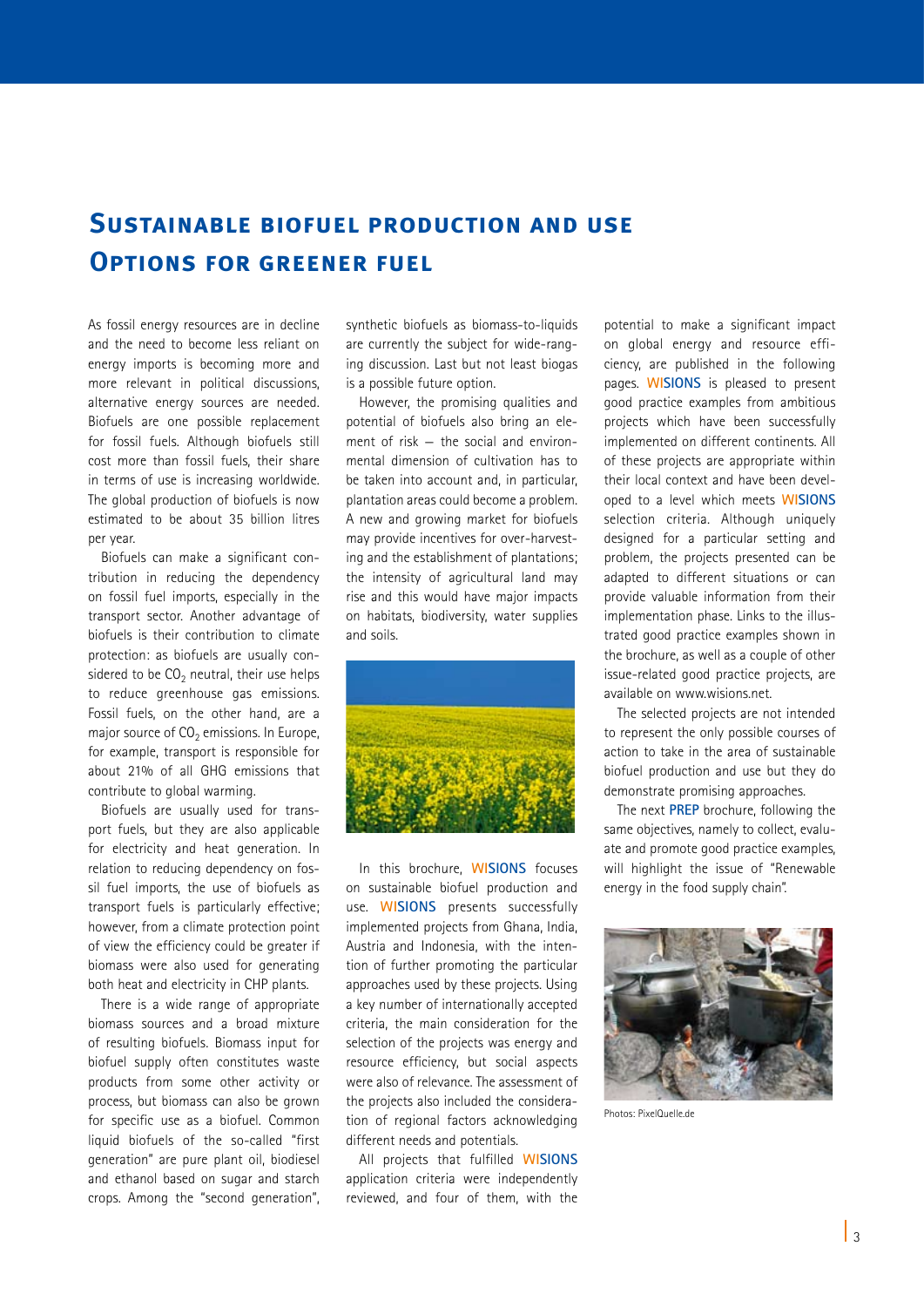# **B-BOVID LTD – Building Business On Values, Integrity and Dignity**

#### **Location:**  Western Ghana

#### **Project's Aim:**

To demonstrate best practice in organic farming, to promote biodiversity products, and to produce and supply vegetable oil

#### **Technical Answer:**

Establishment of a company that is based on integrity and dignity



Photo: Fresh fruits of oil palm; B-Bovid



Photos: B-Bovid

B-Bovid is a Ghanaian company whose vision is to become a leading medium-sized provider of biodiversity products. B-Bovid wants to raise the awareness of organic farming and also wants to bring the best science to bear on the needs of decision makers in relation to the links between ecosystems, human development and sustainability. The stated mission and objectives of B-Bovid are to produce and supply high quality biodiversity products such as palm oil, palm kernel oil and other vegetable oils, and to provide services such as cattle and fish farming, for the domestic and export markets. To provide the basic raw materials, the company plans to demonstrate best practice in organic farming on its own plantations, to establish an outgrower scheme and provide the members of this scheme with both high quality planting material and training in modern farming techniques.

B-Bovid intends to make use of large scale marginal lands that are not earmarked for growing food crops or for reforestation in order to plant Jatropha Curcas, which is the most promising biodiesel oil feedstock. Currently, the company owns a 200 acre oil palm plantation and has started to build a vegetable oil processing factory.

### **BENEFITS**

B-Bovid is deeply concerned with the social conditions of its local communities. Since organic farming is more labour intensive than farming by traditional methods, B-Bovid intends to offer greater job opportunities to unemployed women and young people. Almost all its current employees come from the surrounding communities and are paid more than the minimum daily wage stipulated by the government.

B-Bovid is in the process of constructing access roads and access to water supply systems for farms. This will benefit around 25 community farmers in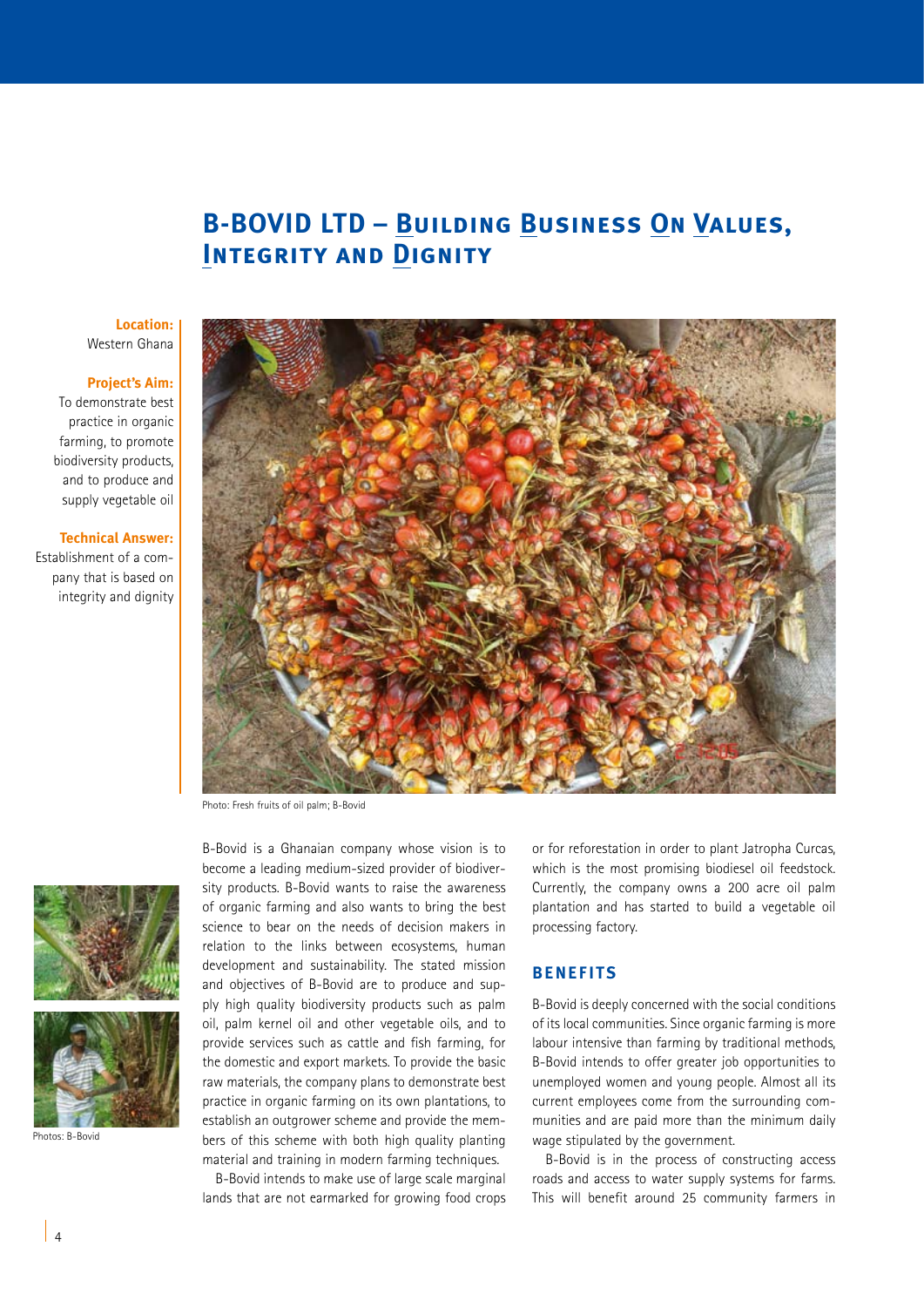the area and make it easier for them to transport their products to the nearby markets.

B-Bovid also contributed to the building of the local primary school in one of the communities and has already started education for other small scale farmers. These farmers are trained to balance agriculture and nature in the use of land and resources for sustainable wealth creation, healthy living, poverty reduction and sustainable development.

# **SUSTAINABILITY**

Empty oil palm fruit bunches (EFB) are used as fertiliser. These EFB are collected from the local farmers and other major oil mill factories, who would, otherwise, simply throw them away. Apart from providing nutrients to the palm via a slow process, EFB as an organic mulch is known to improve the structure and moisture retention ability of the soil as well as to stimulate root growth for better exploitation of nutrients and water. Its mulching effect would minimise leaching and soil erosion problems, especially on steep lands under intense rainfall.

The use of EFB at 37.5 t/ha per year in oil palm fields has been shown to increase the fresh fruit bunch (FFB) yield significantly and to improve soil exchangeable potassium, calcium, magnesium, and pH level. Other by-products of palm oil production are palm kernel cake (PKC), palm oil sludge (POS) and palm pressed fibre (PPF). These are all residues left behind after the extraction of oil from the kernels of the palm fruits. These products are now well entrenched as a major feed ingredient for ruminants.

The oil palm plantation will be intercropped with, for example, Theumatin Cocous, which is a dwarf plant with a thick vegetative cover that can help check the growth of weeds and preserve soil moisture. More importantly, the Theumatin Cocous plant is potentially a very high income earner as it is known to have a sap that is even sweeter than sugar cane and sugar beet. Scientific studies which have been conducted point to the possibility of this crop replacing sugar beet in the future..

# **TECHNOLOGY**

The project involves the establishment of a vegetable oil processing factory near Takoradi, the regional capital of the Western Region of Ghana, as an upward linkage to the company's farming activities in the this region. Construction of the necessary buildings has already begun.

The main raw materials will be fresh oil palm fruits and palm kernel, about 60 percent of which will be supplied from the company's own plantations. The rest will be bought from the members of an outgrower scheme comprising many smallholder farmers.



Photo: One of the female staff caarying harvested fresh palm fruits; B-Bovid

# **FINANCIAL ISSUE S**

As of August 2006, the estimated capital base of the company stood at US\$ 680,000, comprising the following: 450 acres of farmland, 200 acres planted with oil palm (two and a half years old), one delivery truck, two tractors, 10 acres of land for a company factory (partly constructed) and an additional 50 acres of land for fish farming. The company started operating in 2004; however, the oil palm needs three to four years of growth before it can be cultivated. The existing farm has oil palm trees of between one and three years old, which suggests that fruit bearing should commence relatively soon.

# **OBSTACLE S**

The most significant obstacle at this stage of the project is a financial one. So far, B-Bovid has financed itself using personal assets and savings. B-Bovid is, therefore, seeking funding in the form of grants, soft loans or individual investment; in the form of partnership for expansion of the company activities; or by way of procuring machines or construction of feeder roads that will also serve the interests of community farmers in the area. B-Bovid will also appreciate any technical assistance and expertise.

# **RE PLIC ABILIT Y**

The global market for biological products and biofuel has changed substantially. However, B-Bovid wants to create multiple streams of revenue, ensuring that these products do reach the market. They incorporate a socioeconomic and sustainable development component that very few companies consider. Therefore, the benefits of this project might encourage the development of other similar projects.

# **CONTACT**

**B-Bovid** Mr. Issa Ouedraogo e-mail: issaoued@yahoo.com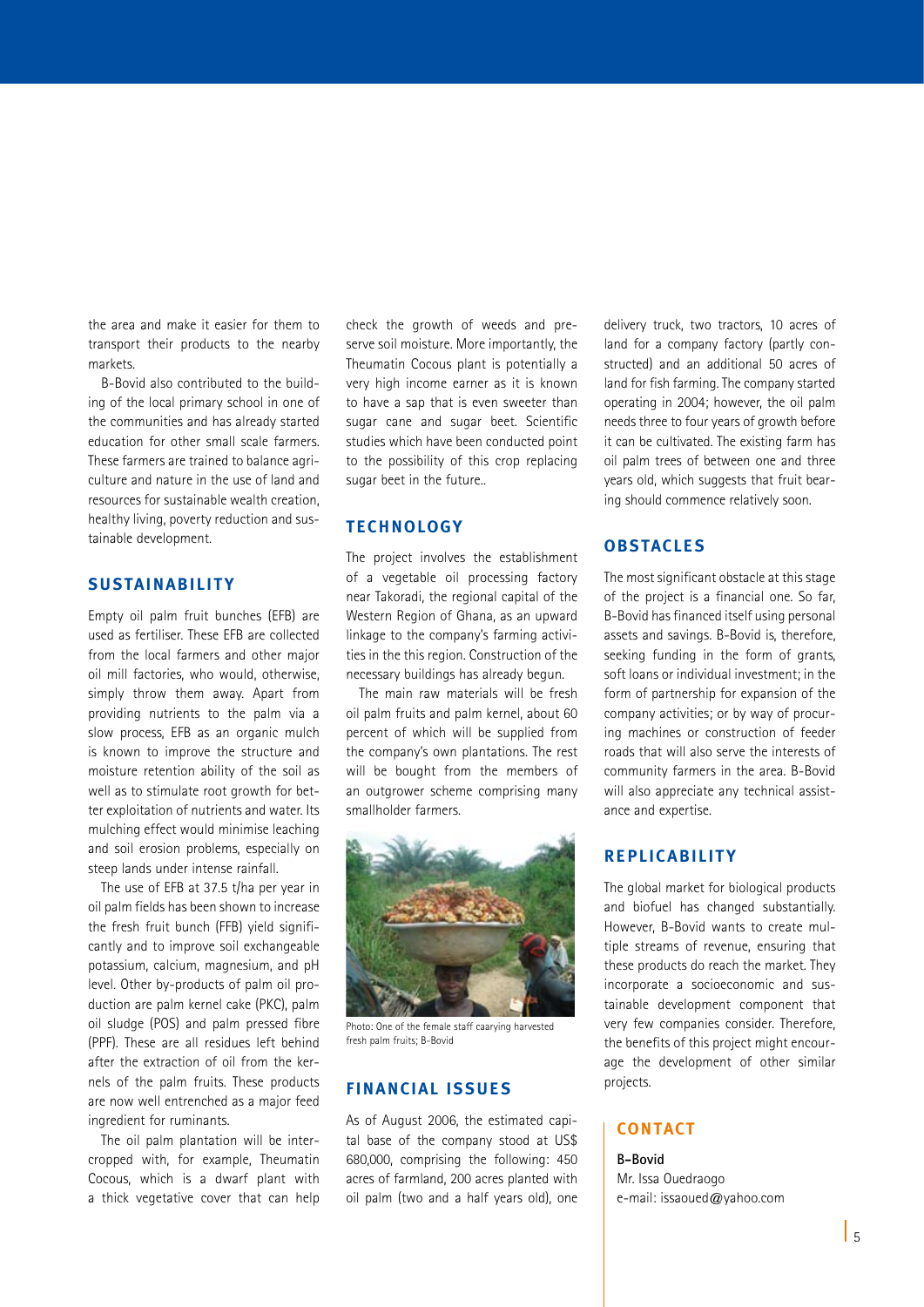# **Village scale biodiesel-fuelled energy system**

**Location:** Orissa, India

#### **Project's Aim:**

To provide running water in non-grid villages using locally produced biodiesel

# **Technical Answer:**

Establishment of a biodiesel-based water pumping programme



Photo: Pedal-driven Biodiesel Reactor; CTxGreEn

The organisations CTxGreEn (Canada) and Gram Vikas (India) are working together to create a biodieselbased water pumping programme in four village communities in the region of Orissa, India. The project's objective is to provide the communities with water supply and sanitation services by means of an energy system based on renewable resources, which also helps to create local economic opportunities.

Underutilised forest seeds will be collected and native local oil-bearing crops will be grown in order to create a sustainable plant oil source. The vegetable oil can then be extracted and used as feedstock for conversion into biodiesel using reagents/catalysts. The biodiesel will then fuel pump-sets and small-scale power generation sets.

Two installations have already been completed; in Kinchlingi and in the twin villages of Kandhabanta-Talataila the villagers are producing biodiesel from vegetable oil via the process of transesterification

using pedal-powered machines. Water pumping fuelled by biodiesel has been in use since May 2004 and biodiesel-fuelled power generation since July 2005.

# **BENEFITS**

Three of the non-grid villages within the target region now have access to a piped water supply. A further benefit will be the extension of the biodiesel energy system to provide electricity in rural areas, which will commence once the sustainability of the project has been proven for water pumping.

Additional benefits include new livelihood opportunities for the villagers, conservation of indigenous forest trees, cultivation of under-utilised oilseeds in fallow land, and enhanced skills within the local community to operate and manage the biodiesel-based energy system. The project operates according to the



Photo: CTxGreEn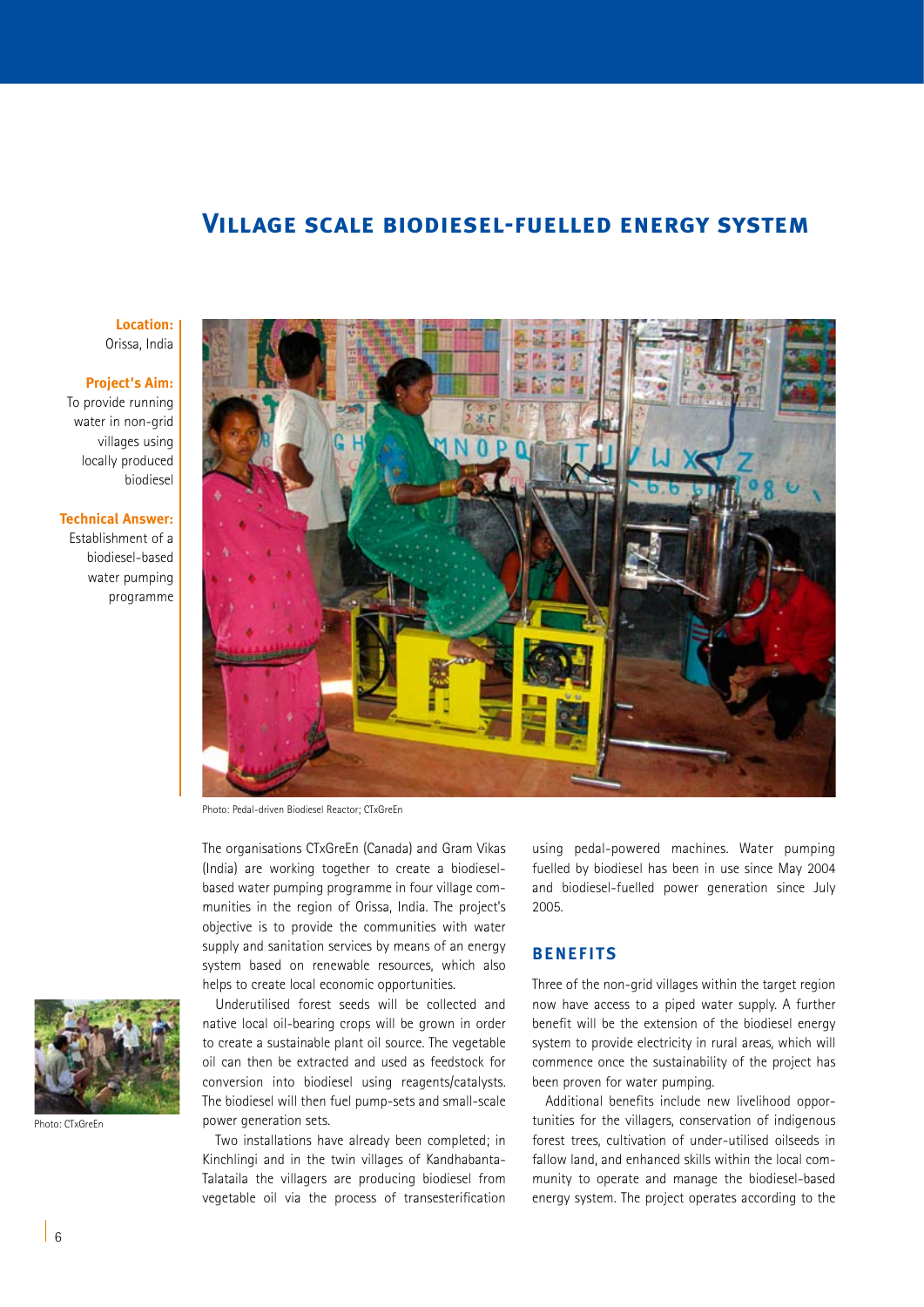principle that the technology used can, and will, lead to land regeneration.

# **SUSTAINABILITY**

The simplicity of the pedal-powered equipment, together with rigorous operating procedures and partnerships with diesel equipment suppliers, has contributed to the project's success. The technology is presently based in self-help groups, which are run by women and act as savings and credit organisations geared toward activities that generate additional income. A core team of local staff members is being created to support the operational training at village level as well as to train maintenance personnel.

The strategy for the future of the project foresees extending the operations of the pilot plant into a resource centre for biofuel-based livelihood strategies. Later, it could be expanded to offer action-oriented research support to field NGOs and to facilitate the installation and commissioning of new biodiesel units including South-North training sessions and knowledge exchanges, microenergy research and development, and further collaborative partnerships.

# **TECHNOLOGY**

Biodiesel-fuelled pump sets (3.5-5 HP) and small scale power generation sets (2-3kW) are being structured as a closedloop package. Vegetable oil extracted from locally grown (and native) oil-bearing crops serves as feedstock for conversion into biodiesel. Alcohol (methanol or ethanol) and lye (sodium or potassium hydroxide) are the reagents/catalysts required to convert vegetable oil into biodiesel. Alcohol and lye are both currently being purchased, but in the near future these will be produced from local biomass.



Hands-on training; CTxGreEn

# **FINANCIAL ISSUE S**

The core funding for the energy systems (pilot plants plus four village units) was provided by WBDM (World Bank Development Marketplace) in 2003, amounting to US\$ 230,000. The water supply systems in three villages were built through bilateral funding (Rs. 2,02,200) with the village communities contributing the remaining 40 percent of the infrastructure cost. The Swiss Agency for Development Cooperation-Intercooperation (SDC-IC) funded a study on legal challenges (Rs. 1,90,000).

Support in the community is provided by Gram Vikas. The University of Waterloo and The Working Centre of Kitchener, Canada, have been partners at various stages. The International Development Research Centre Canada, which provided C\$ 20,000, and the Social Sciences Humanities Research Canada have recently funded a doctoral research project.

## **OBSTACLE S**

The main challenge for the project was to communicate the complexity of managing a renewable energy system to the local communities. Most obstacles were overcome by involving the community in the early stages in technology development and by training barefoot technicians. Developing the pilot plant as a nodal centre for raw material procurement and final product testing, establishing standard operating practices in all installations, working with local equipment suppliers for servicing diesel engines and setting up an efficient information retrieval system are all measures that have helped reduce bureaucratic and technical hurdles.

# **RE PLIC ABILIT Y**

Training the local youth to provide technology support to the women's groups that operate and manage the biodiesel units in the villages has begun on a small scale. The goal is to increase the number of trained barefoot biodiesel technicians and for them to act as ambassadors for replication in other villages. The pilot plant on the Gram Vikas campus was set up in February 2004 for the design, development and testing of machines and processes, and to train villagers. Performance monitoring of diesel pump sets and gensets are ongoing, along with exploratory discussions with engine manufacturers to ensure warranty coverage.

# **CONTACT**

**CTxGreEn (Community-based Technologies Exchange fostering Green Energy Partnerships)** Mr. Ramani Sankaranarayanan PhD; Ms. Geeta Vaidyanathan e-mail: ramanisan@yahoo.com URL: http://www.theworkingcentre. org/wscd/ctx/ctx.html

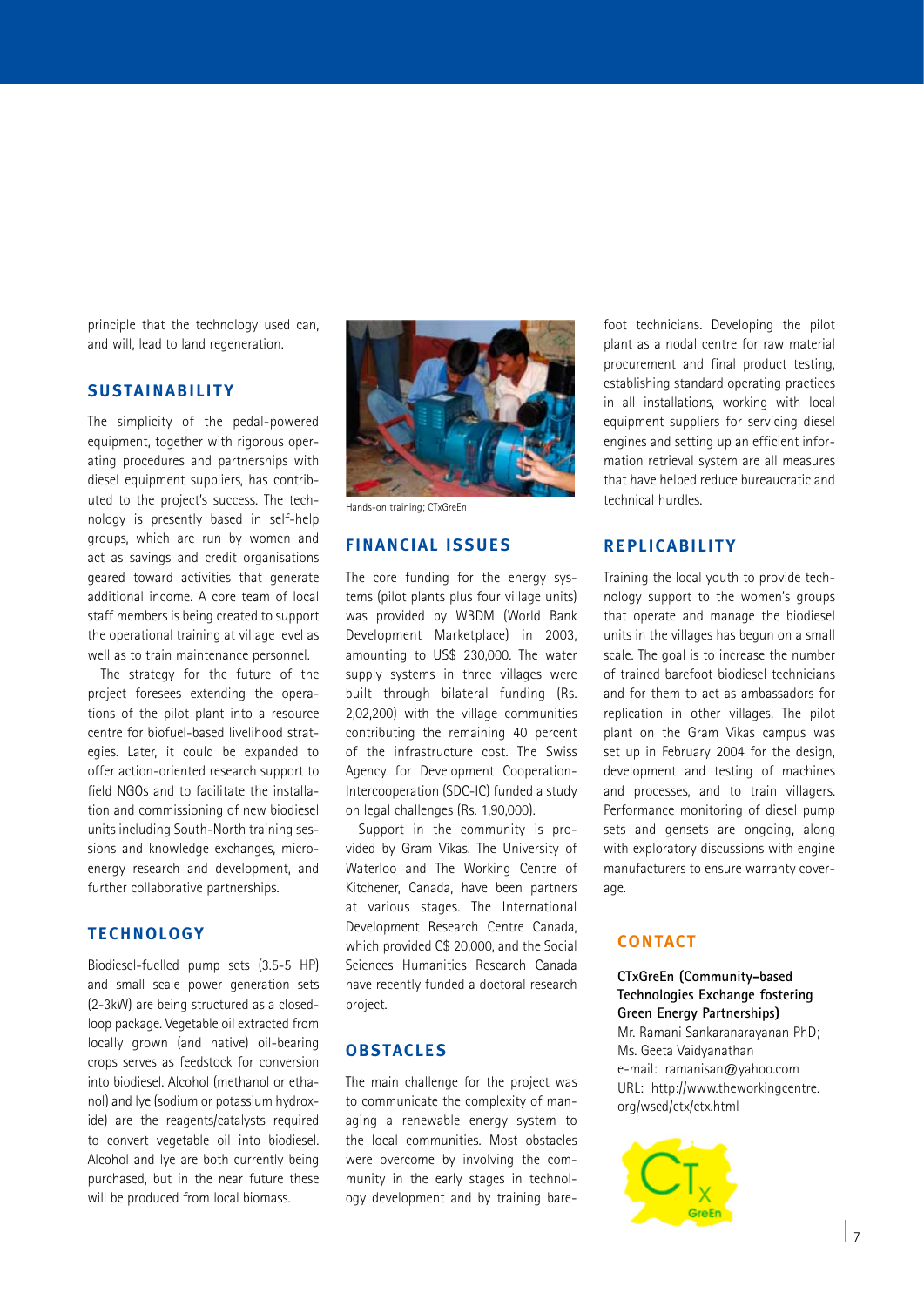# **City of Graz: biodiesel-fuelled public buses**

#### **Location:** Graz, Austria

## **Project's Aim:**  To reduce exhaust and emissions from city buses

#### **Technical Answer:**

Conversion of the city's public buses to biodiesel



Photo: Ecodrive-Bus; City of Graz

In an average year the Grazer Verkehrsbetriebe (GVB), the Graz municipal public transport company, transports 98.2 million passengers in 150 buses, covering a distance of 8.5 million kilometres, consuming 3.8 million litres of diesel and producing significant levels of emissions.

With the slogan "from the frying pan into the tank", the "Ökodrive" (i.e. Ecodrive) programme was born in 1999. "Ökodrive" is the only project that provides a sustainable cycle turning waste vegetable oil (WVO) from harmful waste into a valuable raw material, resulting in biodiesel, which can be used as a renewable, low-emission fuel for the operation of buses in the public transport fleet.

# **BENEFITS**

In 2004, 280,000 kg of waste oil was collected from restaurants and 75,000 kg was collected from private households to be converted to biodiesel. This represents 70 percent and 17 percent, respectively, of

the estimated total capacity from these two sources. This used oil is not only turned into a valuable raw material that produces biodiesel, but eliminating the used oil from its previous usage cycles also has dramatic benefits. The oil, which is otherwise difficult to dispose of, is prevented from re-entering the food chain (e.g. in the form of animal feed or margarine) which, in turn, stops it from causing the associated negative health consequences. In addition, eliminating used oil from the waste treatment process lowers the maintenance costs of municipal purification plants and also increases their capacity. Finally, the processes necessary to collect and convert the waste oil create valuable jobs in the region.

# **SUSTAINABILITY**

Graz has been collecting used cooking oil and recycling it for 16 years in increasingly large quantities. The product was first used to create soap, and now biodiesel.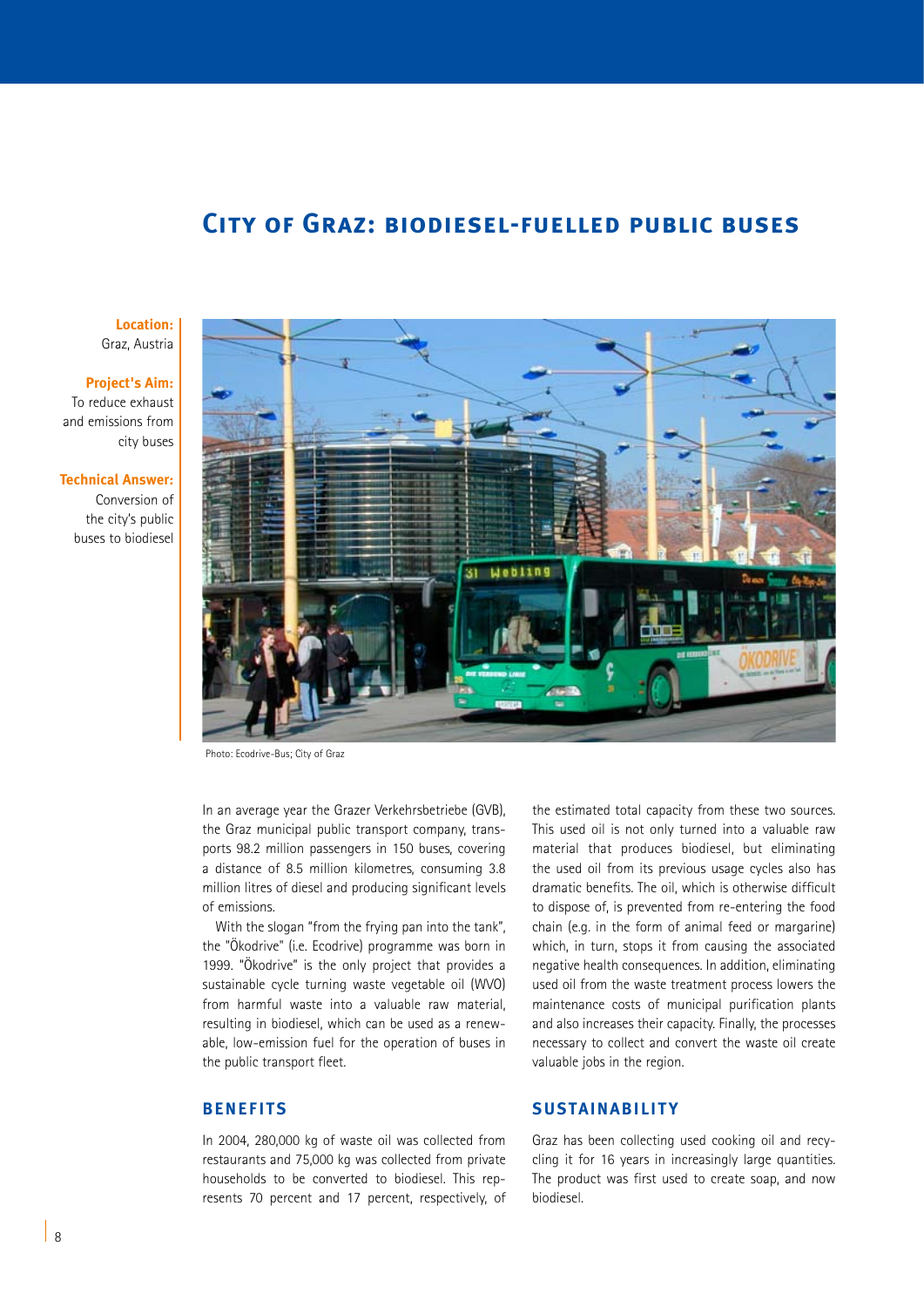Between 2002 and 2006 the biodiesel initiative was supported by the EU programme CIVITAS/ TRENDSETTER. Today, the entire bus fleet of the Graz public transport company (GVB) has been converted to biodiesel.

Converting the 220 taxis of the largest fleet, the 878 City Funk GmbH, to biodiesel is the next step. The use of fossil fuels causes emissions that are harmful to the environment. The local government, therefore, undertook measures to reduce private car usage, for example by limiting free parking spaces in the city. Taxis are seen as a means of transport that complements the public transport network.

A biodiesel service station was conveniently constructed next to the headquarters of 878 City Funk GmbH, making it unnecessary to drive long distances to obtain biodiesel. The biodiesel station is also open to the general public. By 2005, approximately 65 taxis had been converted to biodiesel.

# **TECHNOLOGY**

In order to investigate the suitability of biodiesel as a fuel for operating conventional diesel vehicles, the city of Graz began the project in 1994 with two buses from the municipal public transport service.

Waste oil from private households and 250 restaurants is collected and recycled into biodiesel. This oil is then delivered



to SEEG (Südsteirische Energie- und Ei weißerzeugungsgenossenschaft) located in Mureck, South Styria, as valuable raw material for the production of biodiesel. SEEG is a company that converts used cooking oil into biodiesel. The technology for the conversion of waste vegetable oil to biodiesel was developed by the University of Graz in cooperation with the Technical University of Graz and Biodiesel International (BDI), the knowledge leader in this field.

Using research from the Technical University of Graz, particle filters have been successfully implemented in the bus fleet. As part of the EU programme "Life/Kapa GS", most of the buses will now receive particle filters to reduce exhaust levels, thereby increasing the city's attractiveness.

# **FINANCIAL ISSUE S**

Local politicians, as well as the GVB, are pro-environment and they sponsored the 100% conversion of the bus fleet. Support was also forthcoming from the EU to promote a sustainable transport future in Europe in the form of several EU programmes (Civitas /Trendsetter) which supported the projects financially.

Due to a contract between the SEEG and Eco-Service concerning the payment for the collected waste oil, the project's running costs are low, requiring only a minimal level of support from the municipality. Other systems also derive benefit from the project, such as the sewage system and wastewater treatment plant, where about  $\epsilon$  30,000 has been saved on maintenance due to the removal of waste oil from this loop. The biodiesel buses have consumption rates that are between 5 percent and 7 percent higher than those fuelled by fossil fuels, but the price of the biodiesel is lower. Truck for collecting used cooking oil; City of Graz **wave price of the biodiesel is lower. www.graz.at** 

An innovative financing plan, based on a special leasing model for buses to include maintenance, allows for quick renewal of the fleet and provides customer-friendly buses that are modified for the disabled.

# **OBSTACLES**

Due to technical problems that arose during the initial phase of the Taxifleet project, two biodiesel experts, from the chemistry department of the Karl Franzens University of Graz and the Institute for Internal Combustion Engines and Thermodynamics at the Technical University of Graz, were recruited. With their help, the problems were solved and the project was a success.

### **RE PLIC ABILIT Y**

Based on the experience of Ökodrive, the model could be applied universally. An essential prerequisite would be to structure the project in the same way as in Graz. Within Europe, the transferability to similar types of companies would be easily achievable. All measures that have been implemented could easily be transferred to other companies working in similar areas. Many other cities in Europe have already asked for detailed information on this sustainable project and intend to adopt this system, as waste oil is also a problem in these other cities.

# **CONTACT**

#### **City of Graz**

Dipl.-Ing. Gerhard Ablasser e-mail: gerhard.ablasser@stadt. graz.at URLs: www.trendsetter-graz.at www.trendsetter-europe.org www.civitas-initiative.org/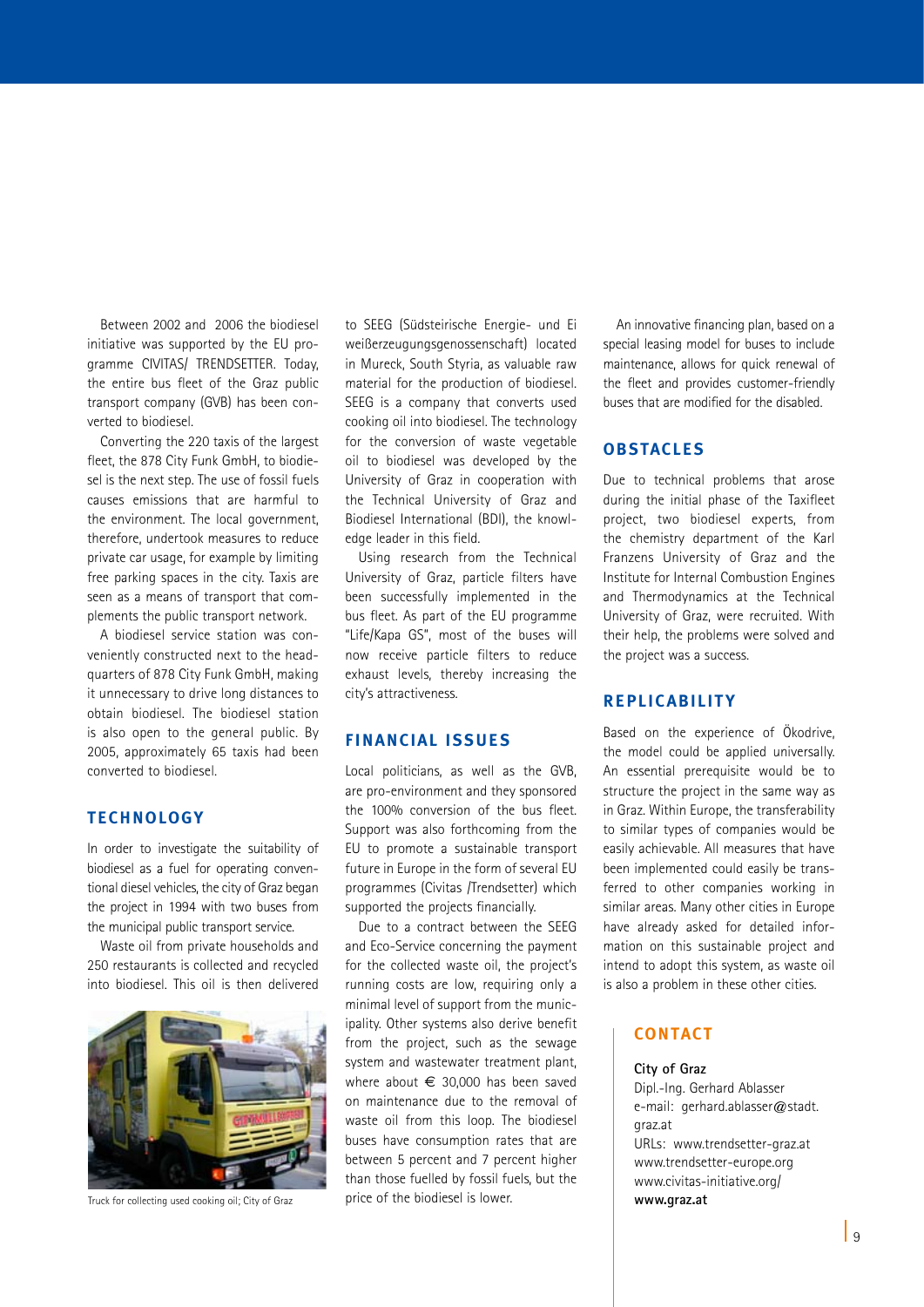# **Bioethanol produced by Medco Energi — one solution for the fast growing fuel need in the transportation sector in Indonesia**

#### **Location:**

Kotabumi, Lampung Province, Sumatra Island, Indonesia

#### **Project's Aim:**

To find a solution for Indonesia's fast growing need for fuel

### **Technical Answer:**

Development of Indonesia's first multi-feedstock bioethanol production plant.



#### Photo:

The government of Indonesia recently declared its intent to support the development of alternative energy sources, including biofuels such as bioethanol and biodiesel. As the basis for such development, the Indonesian Ministry of Energy & Mineral Resources has, at many energy forums, made a public commitment to issuing national blueprints for both bioethanol and biodiesel.

In 2004, the total Indonesian consumption of petroleum-based fuels was 60.06 million kilolitres (KL), while total production from the existing refineries in Indonesia in 2005 was only 44.9 million KL. The rest had to be imported.

In order to redress this situation, Medco Energi is committed to making extensive efforts in developing bioethanol and in initiating its entry into the market by constructing Indonesia's first multi-feedstock bioethanol production plant with the capability of producing ethanol from cassava-derived starch and

from sugarcane molasses.

Indonesia is still struggling to overcome an economic crisis following both the monetary crisis of 1997 and various natural disasters. Now it also faces an energy crisis. Developing alternative energy sources to oil is, therefore, one of the major concerns of the Indonesian government.

# **BENEFITS**

The core aim of the project is profit-oriented; however, there are multiple benefits on different levels. The project strives to reduce subsidies for fuel, to foster a cleaner environment and to provide green energy. It also aims to reduce greenhouse gas emissions, and plans are in place to carry out a CDM (Clean Development Mechanism) project.

At local level, farmers are already benefiting directly from this project, fulfilling one of the main goals of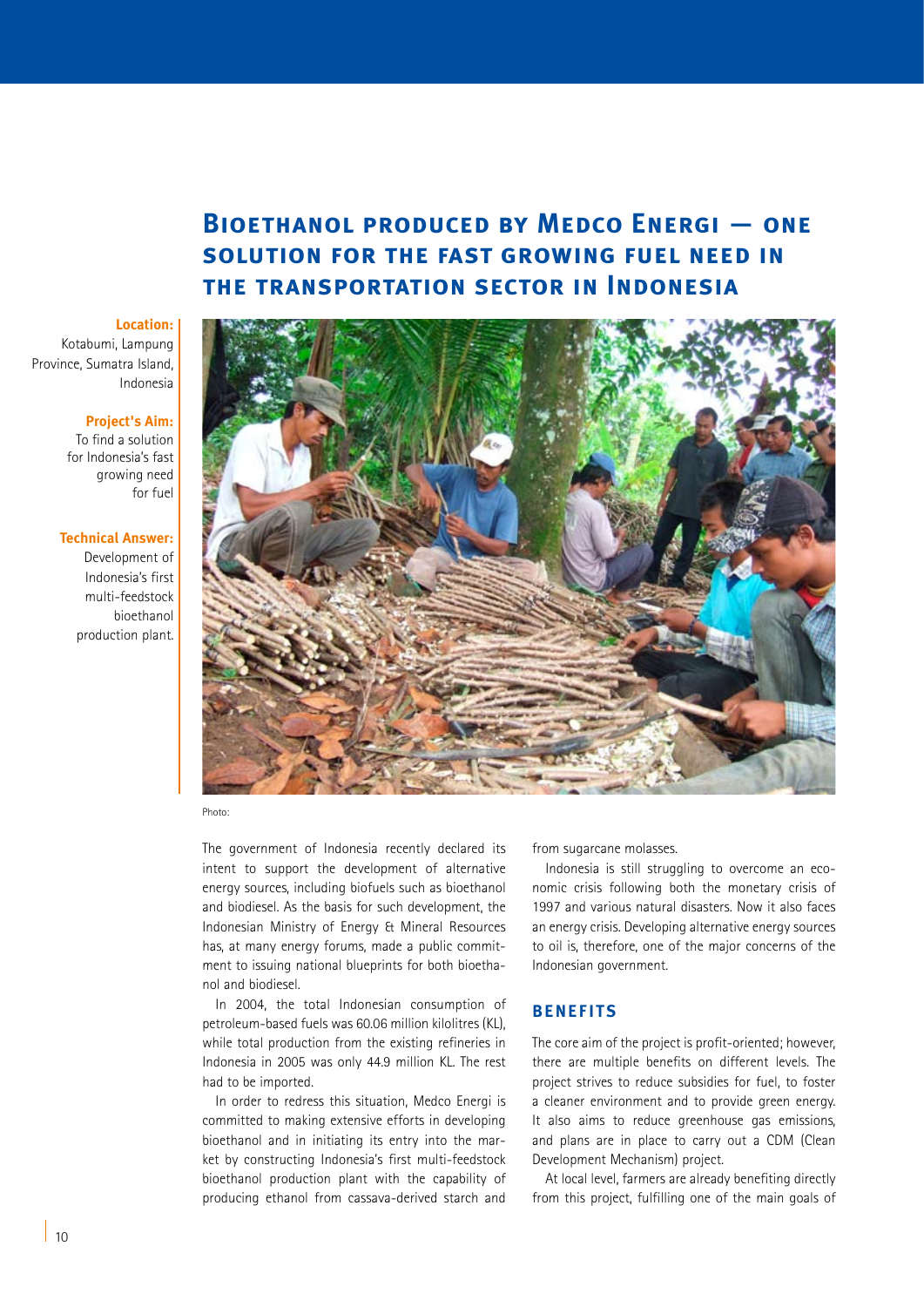the project: to create jobs and to reduce poverty.

# **SUSTAINABILITY**

Medco Energi buys cassava and molasses from local farmers within a radius of 40km to feed the ethanol plant. Farmers receive assistance from Medco Energi to improve productivity and to increase the starch content of their crop. A CSR programme covers knowledge-sharing on cultivation techniques to plant a highyielding cassava variety (80-100 tonnes/ ha), on planting schedules, on logistics support and on working capital. This assistance programme was started in July 2005 for a one year period. A continuous dialogue with the farmers involved contributes to the success of the project.

No additional land is needed for planting, as Medco Energi also has — in addition to supply agreements with farmers — a Memorandum of Understanding



Photo:

with a large state-owned sugar company from which it receives a sufficient amount of sugarcane.

To minimise ecological risks of waste from the bioethanol process, water treatments are performed. In addition, no chemical fertilisers are used, only dung.

# **TECHNOLOGY**

Medco Energi started by devoting extensive efforts to the development of bioethanol and constructed Indonesia's first multi-feedstock bioethanol production plant with the capability of producing ethanol from cassava-derived starch and from sugarcane molasses. Biogas produced by the waste treatment facility will be used in this plant to optimise the overall energy efficiency. Initially, 180 KL of industrial-grade ethanol will be produced daily by mid 2007 and the intention is to produce fuel-grade ethanol as the market grows.

The technology used is from India and has proved to be successful. It does not lead to corrosion in the vehicle.

# **FINANCIAL ISSUE S**

The total level of financial investment is more than 41 million US dollars. This ethanol project will become the largest independent ethanol plant in Indonesia. When the market demand grows, Medco Energi will scale up this facility and produce fuel-grade ethanol (99.999%).

# **OBSTACLE S**

The main obstacle lay in convincing farmers to sell cassava directly to Medco Energi, as many of them were afraid of obtaining a lower price for their crop than they would receive from the tapioca factory (powder cassava for meals).

Although Medco Energi did not offer the farmers a lower price, the company nevertheless decided to circumvent this problem by also working directly with the tapioca factory to obtain the necessary raw materials.



Photo:

# **RE PLIC ABILIT Y**

In light of Indonesia's need for energy of 5 percent biogasoline, more than 16 additional bioethanol plants with the same capacity of 180 KL/day are needed. This project is a good example and could be replicated in other areas of the country.

# **CONTACT**

**PT Medco Energi Internasional Tbk — IRS Division** Mr. Erwin S. Sadirsan e-mail: erwin@medcogroup.co.id URL: www.medcoenergi.com